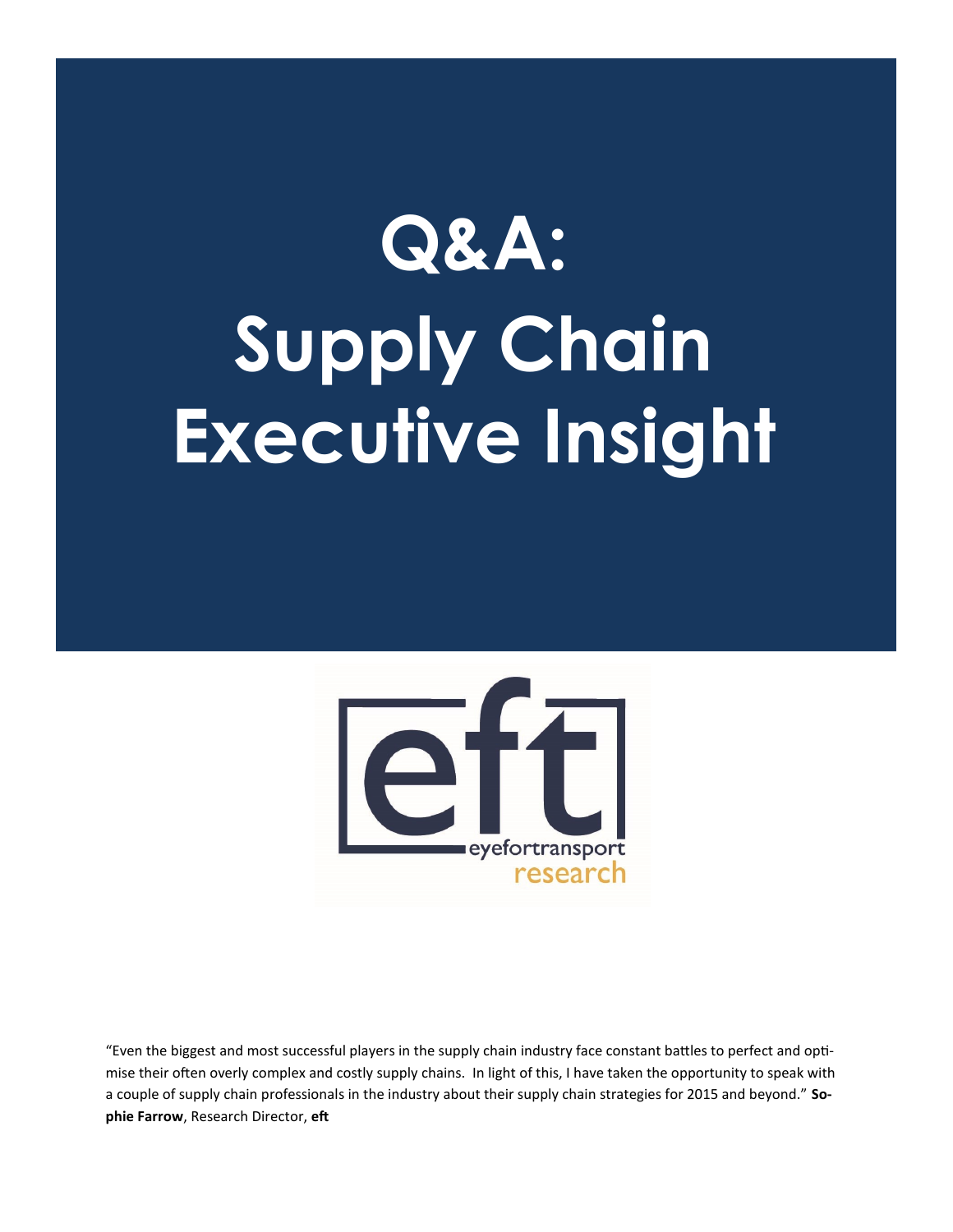

#### **Jaro Caban**, CPN Supply Chain, **Cargill Animal Nutrition**

Jaro is an experienced Vice President Supply Chain currently working for a world leader manufacturer of animal nutrition and service provider of related know-how. Formerly developed or managed global supply chains within Wet and Dry Pet Food Manufacturing, Metal Products and Construction/Engineering Solutions, Packaging and Solutions Manufacturing Industry, with a dual education degree in MBA and MSc. in Engineering. Jaro has developed substantial expertise in supply chain strategy, operational management and planning, customer service and solutions, logistics and production management. This expertise has been acquired both in hands on supply chain and production roles, assignments as well as consulting to many large process, engineering and consumer goods manufacturing corporations. During more than 26 business years Jaro has lived and worked in several countries of Europe, the US and Asia and worked for or served also large multinational companies with a turnover ranging from US\$ 2 to 20+ billion.

#### **Dr Andreas Knierim**, Vice President Demand Planning and Logistics Latin America, **Robert Bosch**

Andreas is currently logistics Customer Service & Consultancy for Original Equipment Manufacturers and their Service divisions in Latin America. He is responsible for the Automotive Aftermarket division of Robert Bosch in Latin America , in which he heads up:

Strategic design & controlling, Corporate planning and disposition, Operation of distribution centers Transportation management

#### **Rodolfo Giotto**, Head of Transport Latam, Pirelli

Rodolfo is responsible for Pirelli's transport department in Latin America. His main activities in this role include the contracting, management and control of all transport modes (air, sea, road and other). He is in charge of the distribution, delivery and return of finished products, partially manufactured goods and raw materials.

#### **Jeferson Fernandes**, VP Supply Chain LATAM, **Coty**

Jeferson heads up supply chain for Coty (a 4.2 billion dollar cosmetic company). He has experience in planning, innovation, inventory, import/export, compliance etc.



COTY

**BEI** 

BOSCH

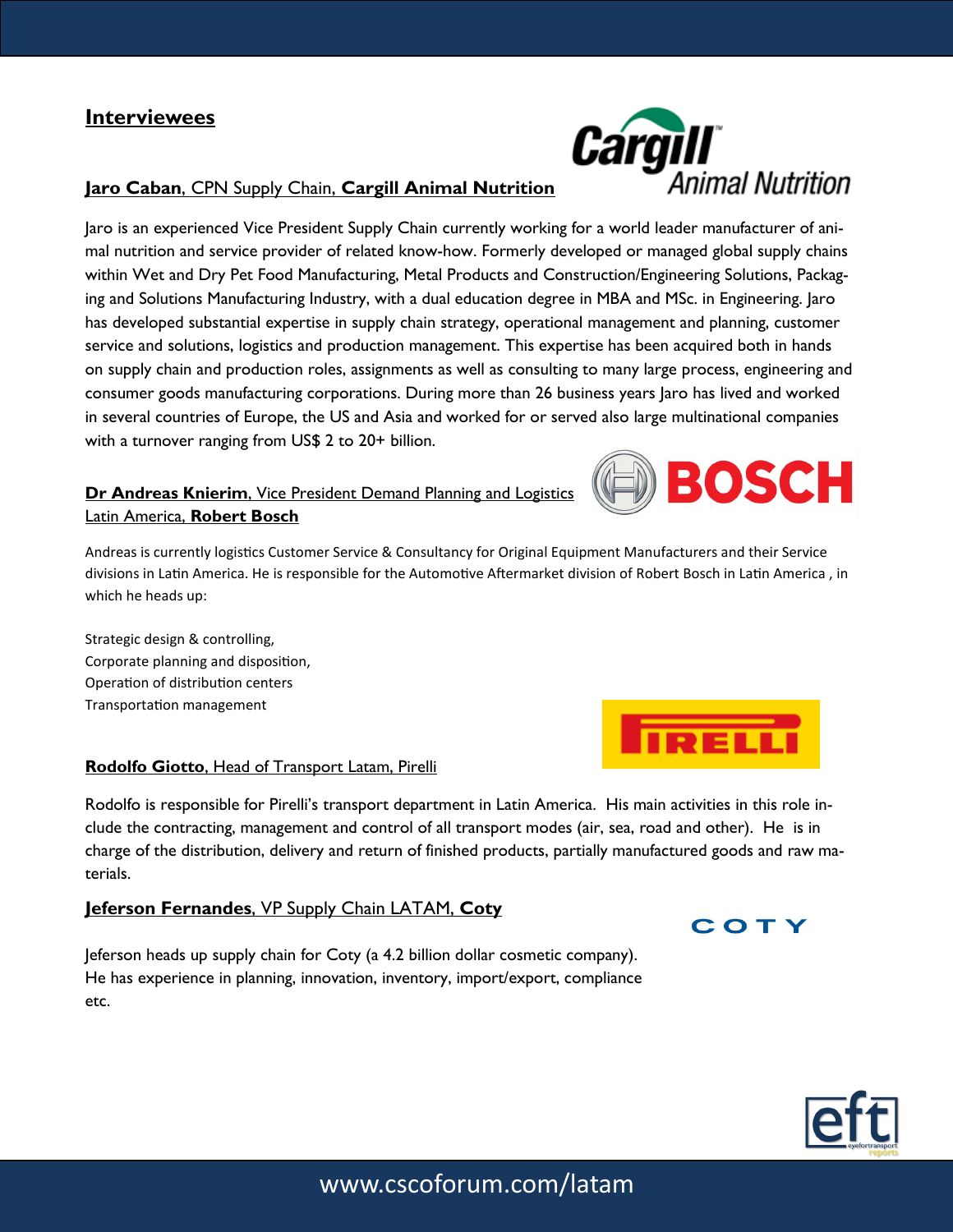**Jaro Caban**, CPN Supply Chain, **Cargill Animal Nutrition**



## **What are your 3 supply chain predictions for 2015?**

More anticipations than reactiveness, more driving leadership than supporting managers, more collaboration with external business partners.

# **What is your supply chain strategy for the next 12 months? What will you be prioritizing in 2015/2016 and why?**

Moving our local business/P&L areas from Reactive or Anticipative stages to Collaborative stage internally as well as externally with our critical vendors and key customers. Our local leadership teams are key in integrating their business planning processes with demand and supply balancing.

## **What are the 3 key factors in creating a successful relationship with your 3PLs?**

Trust and mutual respect, performance visibility and service reliability.

#### **Which supply chain risk areas are the biggest concern to your company and why?**

No or low local alignment of the entire supply chain management process with our commercial goto-market strategy.

## **What would be your one piece of advice to companies looking to do business in Brazil or Latin America?**

Find good talented people or already experienced supply chain leads to drive business alignment and your profitable growth.

## **What do you see as the most effective measures for cutting supply chain costs and why? (e.g. investing in technologies/improved forecasting/more outsourced manufacturing etc)**

The supply chain footprint adjustment, installing right people/talents at the right place, implementation of integrated business planning / S&OP and technology enablement.

#### **Finally, on a lighter-hearted note, what is it about your job that you love?**

The end-to-end Supply Chain management scope, the people in it and fun with making various sorts of structured and unstructured improvements which lead to recognition of the involved teams.

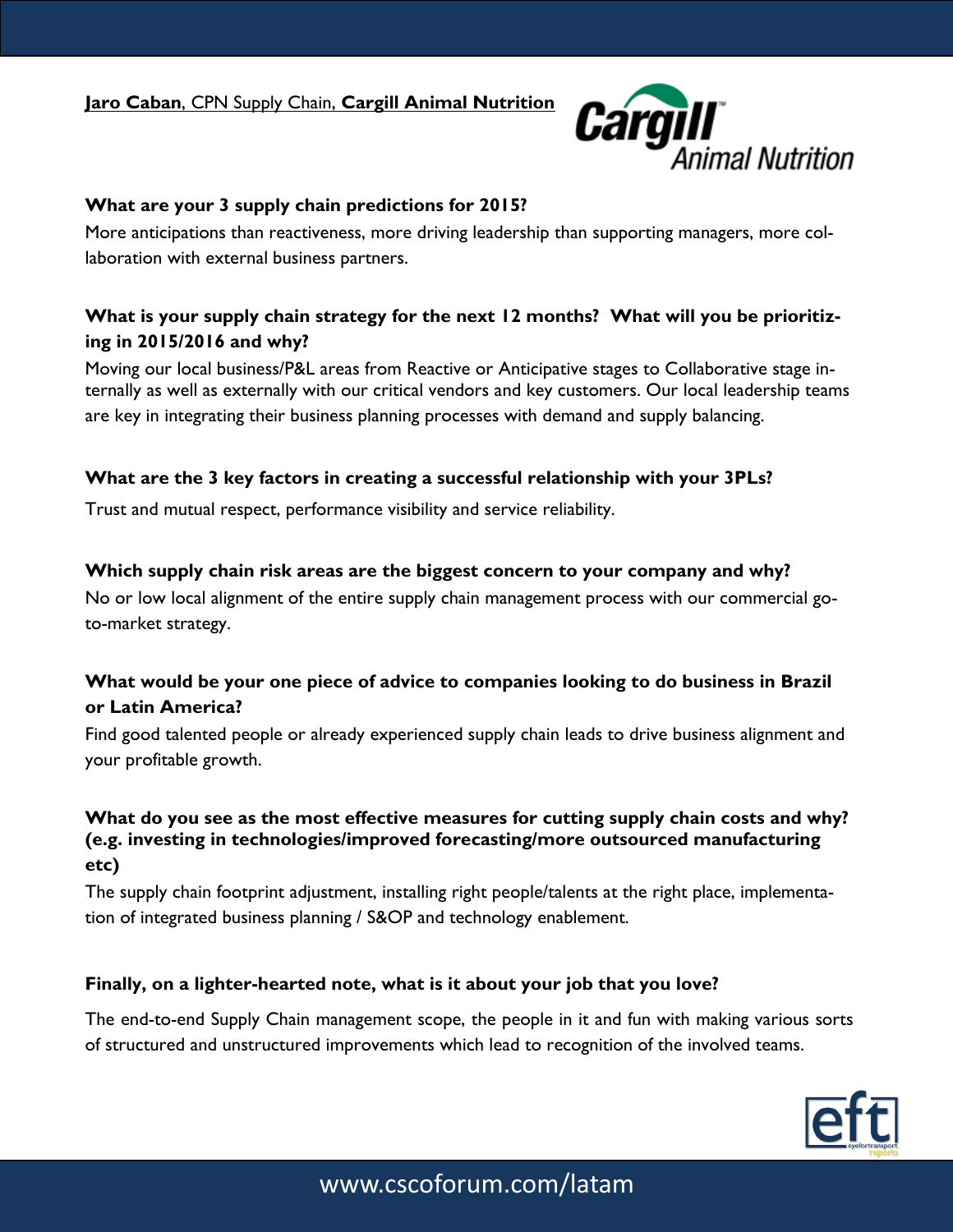### **Rodolfo Giotto**, Head of Transport Latam, Pirelli



#### **What are your 3 supply chain predictions for 2015?**

- 1 Latin America market should keep more mild and restrained in terms of investments
- 2 Industry and 3PLs will try to be more productive, eliminating part of hidden costs
- 3 Especially in Brazil, companies without robust cash flow will go bankrupt

## **What is your supply chain strategy for the next 12 months? What will you be prioritizing in 2015/2016 and why?**

The strategy is prioritizing projects to be more productive in all supply chain.

## **What are the 3 key factors in creating a successful relationship with your logistics partners?**

We keep with our logistics partners: long-term relations, efficient routes and operations, short communication.

## **What would be your one piece of advice to companies looking to do business in Brazil or Latin America?**

First of all, I recommend understanding the rules and the bureaucracy in Brazil and Latin America: these procedures are not common in different parts of the world. Then, try to look for the right place to invest, regarding the strategy and the product, due to the geographic different conditions.

## **What do you see as the most effective measures for cutting supply chain costs and why? (e.g. investing in technologies/improved forecasting/more outsourced manufacturing etc)**

There is a logical thought process behind cutting supply chain costs: first it is crucial to determine the right service levels in the chain, right up to the customer. Then, improved forecasting combined with investments in technologies avoids waste and unnecessary activities; outsourced activities represents scale gains and differential in the chain; last: appropriated modal transport reduces relevant costs and damages, improving service level (or not) where it is of significant importance.

## **Finally, on a lighter-hearted note, what is it about your job that you love?**

I love delivering the best product to the customers in the best conditions to work for my employees.

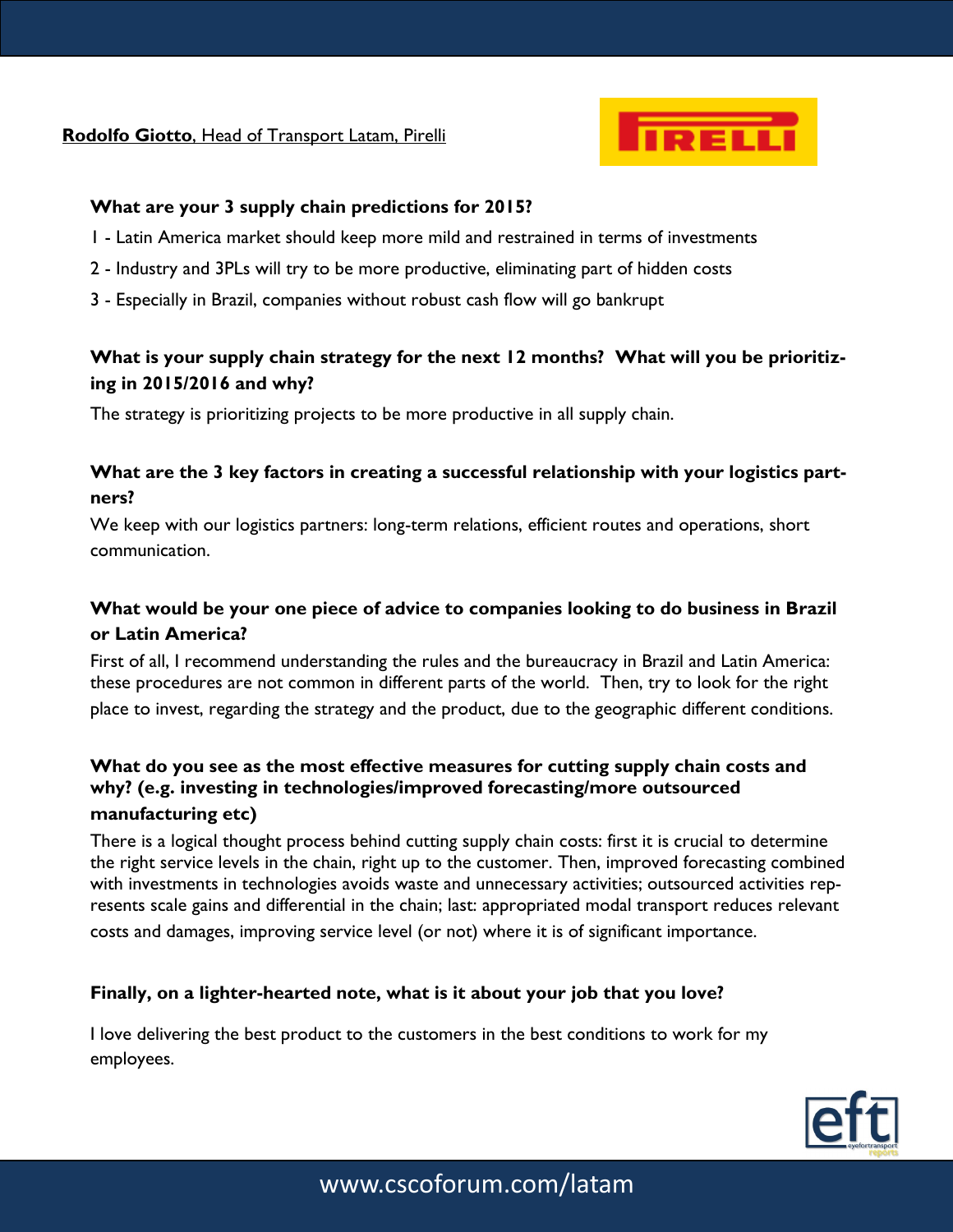

# **Dr Andreas Knierim**, Vice President Demand Planning and Logistics Latin America, **Robert Bosch**

#### **What are your supply chain predictions for 2015?**

- 1. Supply Chain in Brazil Will be even more challenging with respect to price increase in transportation and quality of service (due to strikes)
- 2. We can expect possibilities to new logistics locations as new logistics warehouses are constructed in the states of SP and RJ
- 3. Further need to think about the northeast of Brazil
- 4. Santos will remain a terrible bottleneck for logistics in Brazil

## **What is your supply chain strategy for the next 12 months? What will you be prioritizing in 2015/2016 and why?**

- 1. We will review the distribution network strategy for Latin America in order to identify whether we have potential to improve delivery service and costs
- 2. Loss prevention (Fraud by Brazilian Mafia Organisations)

#### **What are the 3 key factors in creating a successful relationship with your 3PLs?**

- 1. Transparency
- 2. Keep your promise and achieve the agreed performance
- 3. Provide a professional continuous improvement of our business in your responsibility and share the advantage

#### **Which supply chain risk areas are the biggest concern to your company and why?**

- 1. Costs
- 2. Service level

## **What would be your one piece of advice to companies looking to do business in Brazil or Latin America?**

- 1. Check thoroughly the capabilities of your service provider
- 2. Don`t look only to costs and price commitments
- 3. Require full transparency

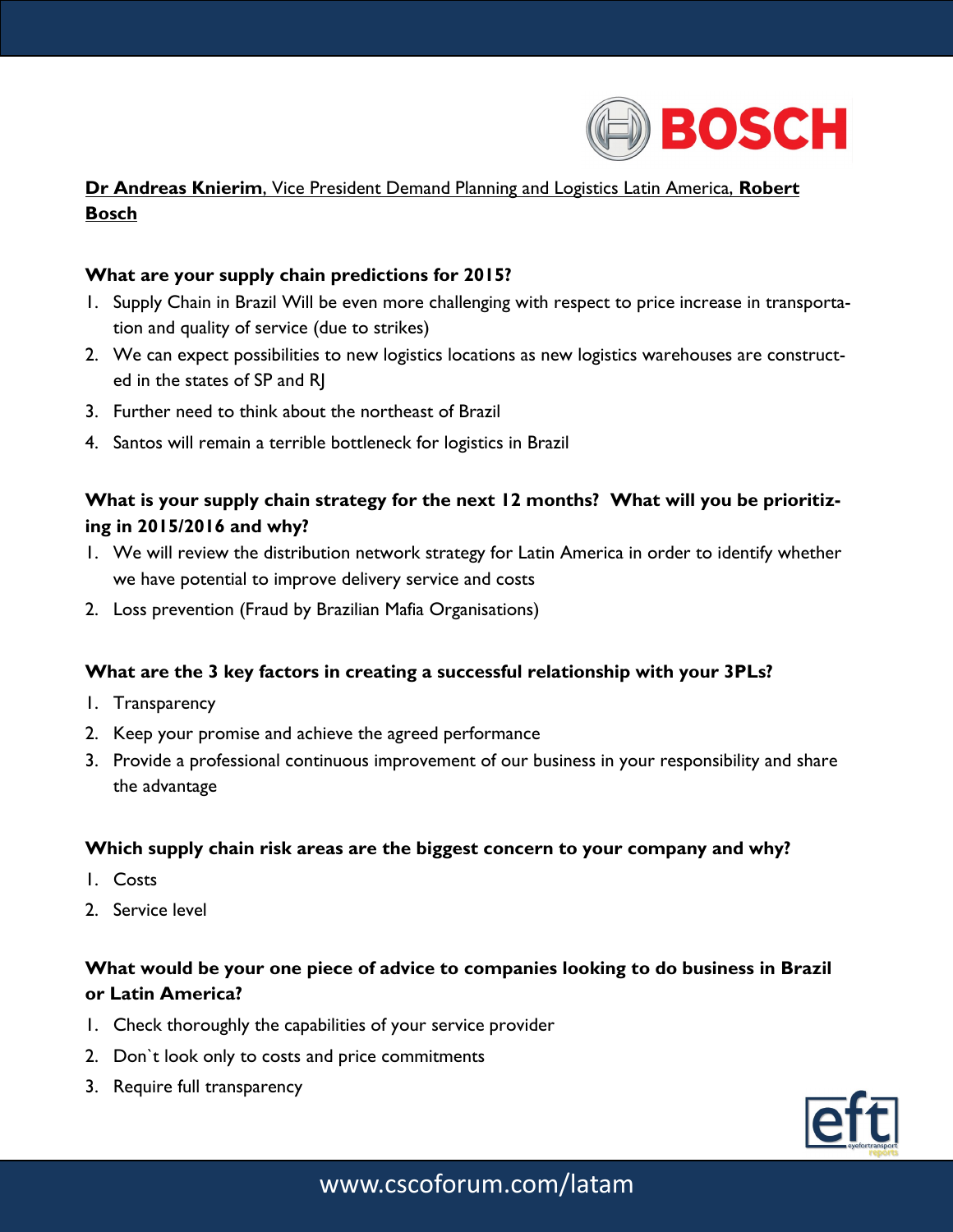

**Dr Andreas Knierim**, Vice President Demand Planning and Logistics Latin America, **Robert Bosch** 

Cont…

**What do you see as the most effective measures for cutting supply chain costs and why? (e.g. investing in technologies/improved forecasting/more outsourced manufacturing etc)**

- 1. A professional continuous improvement process
- 2. Forecasting and transparency on both sides

#### **Finally, on a lighter-hearted note, what is it about your job that you love?**

- 1. The possibility to work with very motivated people here in Brazil
- 2. The ability to create success (w/o logistics no business will be sustainably successful)
- 3. Ad cont. improvement

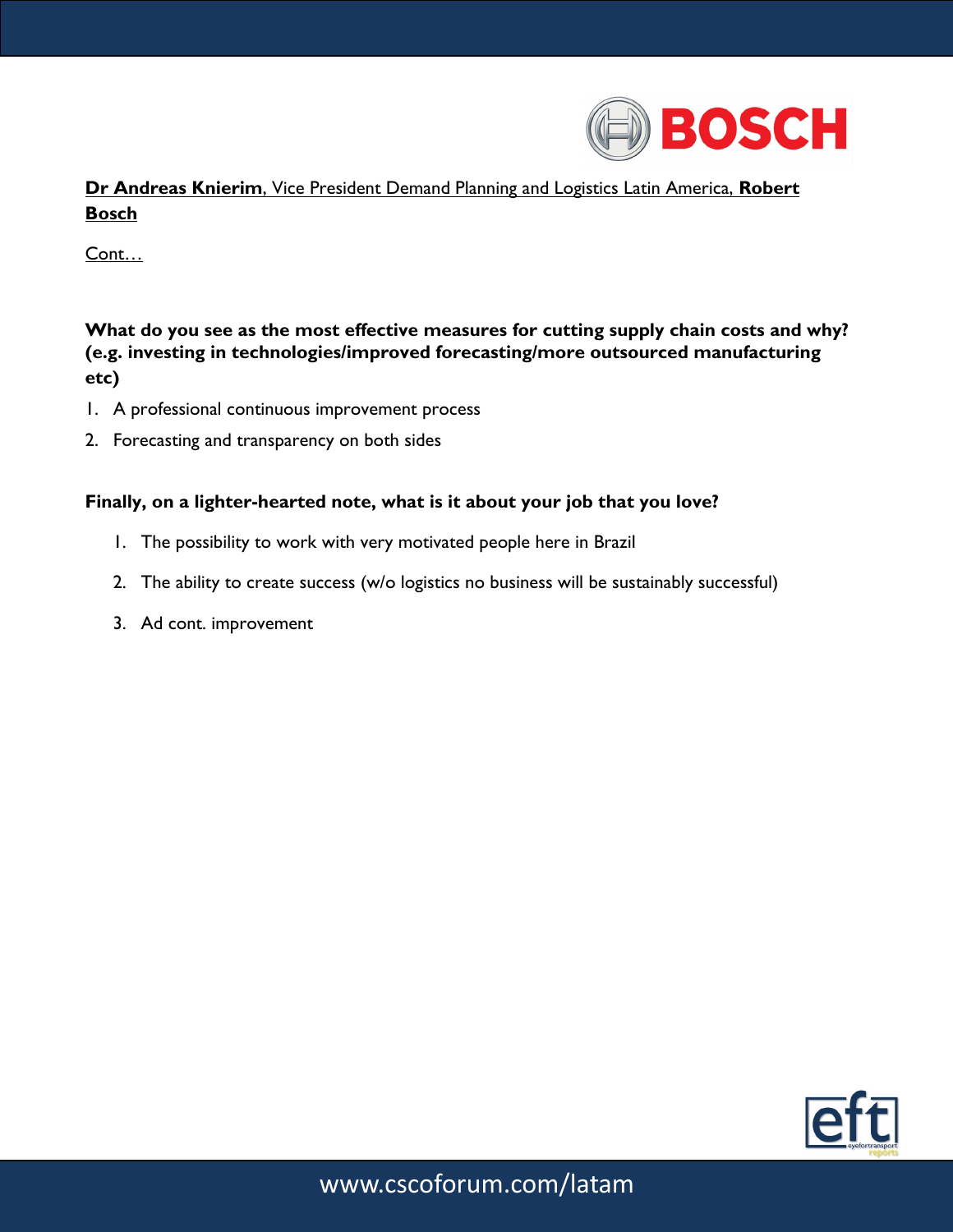## **Jeferson Fernandes**, VP Supply Chain LATAM, **Coty**



#### **What are your 3 supply chain predictions for 2015?**

- For Brazil tough market due to growth reduction, inflation, exchange rate devaluation and higher interest rates. Therefore, dupply chain will be the only leverage to keep companies competitive through cost optimization, faster innovation launches and better service to new customers
- Globally US and Mexico industrial structure will get back and strong to play and less Asia importance to Americas

## **What is your supply chain strategy for the next 12 months? What will you be prioritizing in 2015/2016 and why?**

- Further development on S&OP "**clusterization**"
- Made it locally for Brazil and LATAM devaluation on local currencies vs. US Dollar impacts COGS of finished goods imported and local production with imported material
- Portfolio and inventory optimization in order to release cash, as well as payment terms review

#### **What are the 3 key factors in creating a successful relationship with your 3PLs?**

Being connected daily, create trust to look for root causes and answers and a leverage global relationships.

#### **Which supply chain risk areas are the biggest concern to your company and why?**

Customer service measure at customers POV, cash due to inventory control and quality.

## **What would be your one piece of advice to companies looking to do business in Brazil or Latin America?**

Be bold and aim for long term strategy. Brazil is not for amateurs.

## **What do you see as the most effective measures for cutting supply chain costs and why? (e.g. investing in technologies/improved forecasting/more outsourced manufacturing etc)**

Looking for alternative sourcing, eliminating imported components, reducing inventory though a better S&OP, eliminating non-value SKU and business.

#### **Finally, on a lighter-hearted note, what is it about your job that you love?**

I love the dynamic and multi-tasking on top of the feeling of power to transform situations. COTY also allows me to feel empowered to do things faster than any other company I know… and it makes me feel like an entrepreneur taking the risk with my own money.